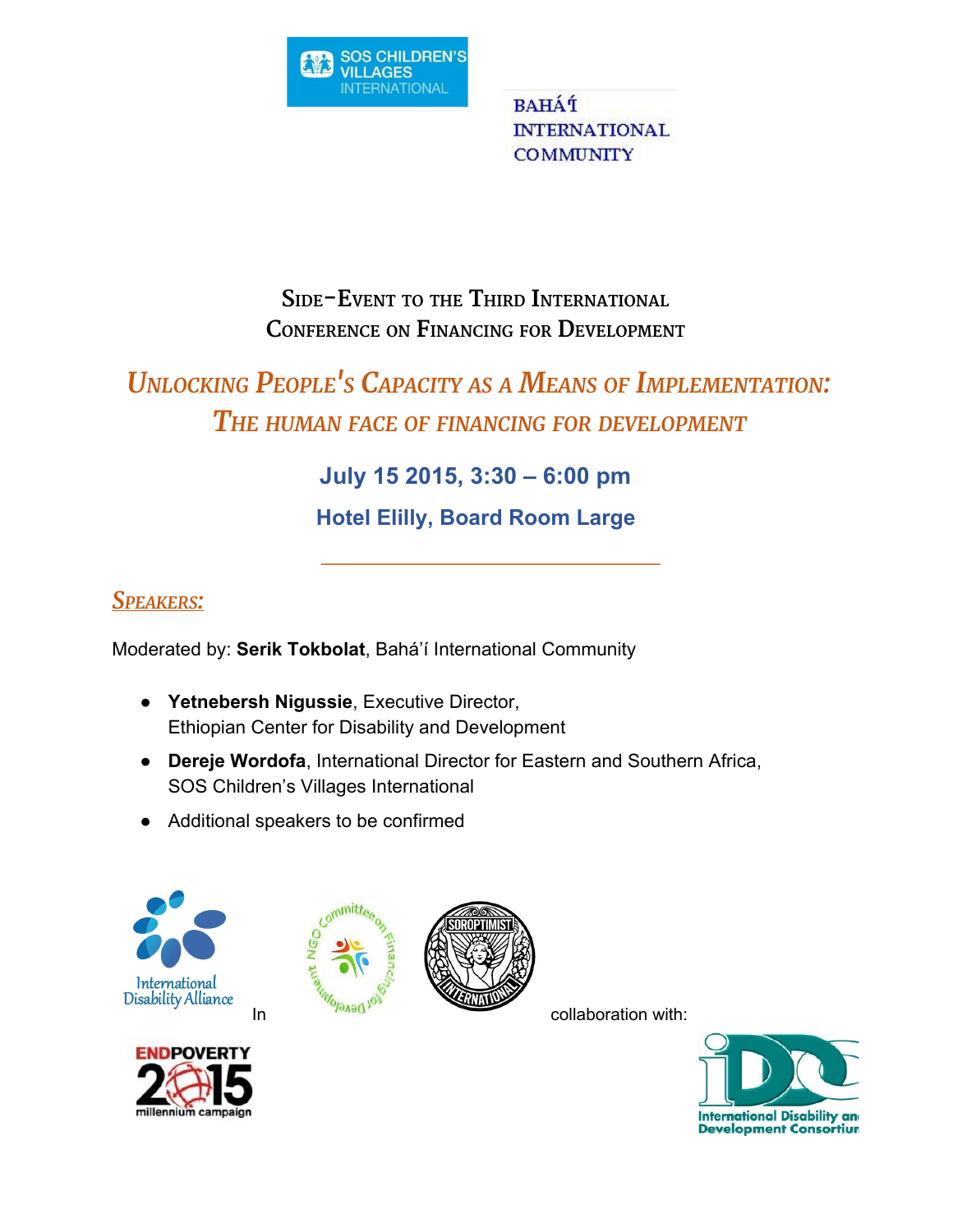

**BAHÁT INTERNATIONAL COMMUNITY** 

### *ORGANIZERS:*

Bahá'í International Community, SOS Children's Villages

#### *I<sup>N</sup> COLLABORATION WITH:*

International Disability Alliance, International Disability and Development Consortium, the NGO Committee on Financing for Development, Soroptimist International, and the UN Millennium Campaign

#### **BACKGROUND:**

The success of the outcome document of the Third International Conference on Financing for Development will, in many ways, hinge on identifying realistic and effective means of implementation. Critical in this regard will be reframing the role human capacity will play in contributing to the global commitments on sustainable development. As the 21 June draft Accord of the Conference states, solutions can be found by "unlocking the transformative of people" themselves – critical and often overlooked agents of change.

It has been widely acknowledged in drafts of the Accord that financial resources on their own will not bring about a more equitable and peaceful global order. Intimately connected will be the integrity and stability of governing institutions and elected public officials, peaceful and cohesive societies, as well as a sense of personal agency and responsibility, which can bend human